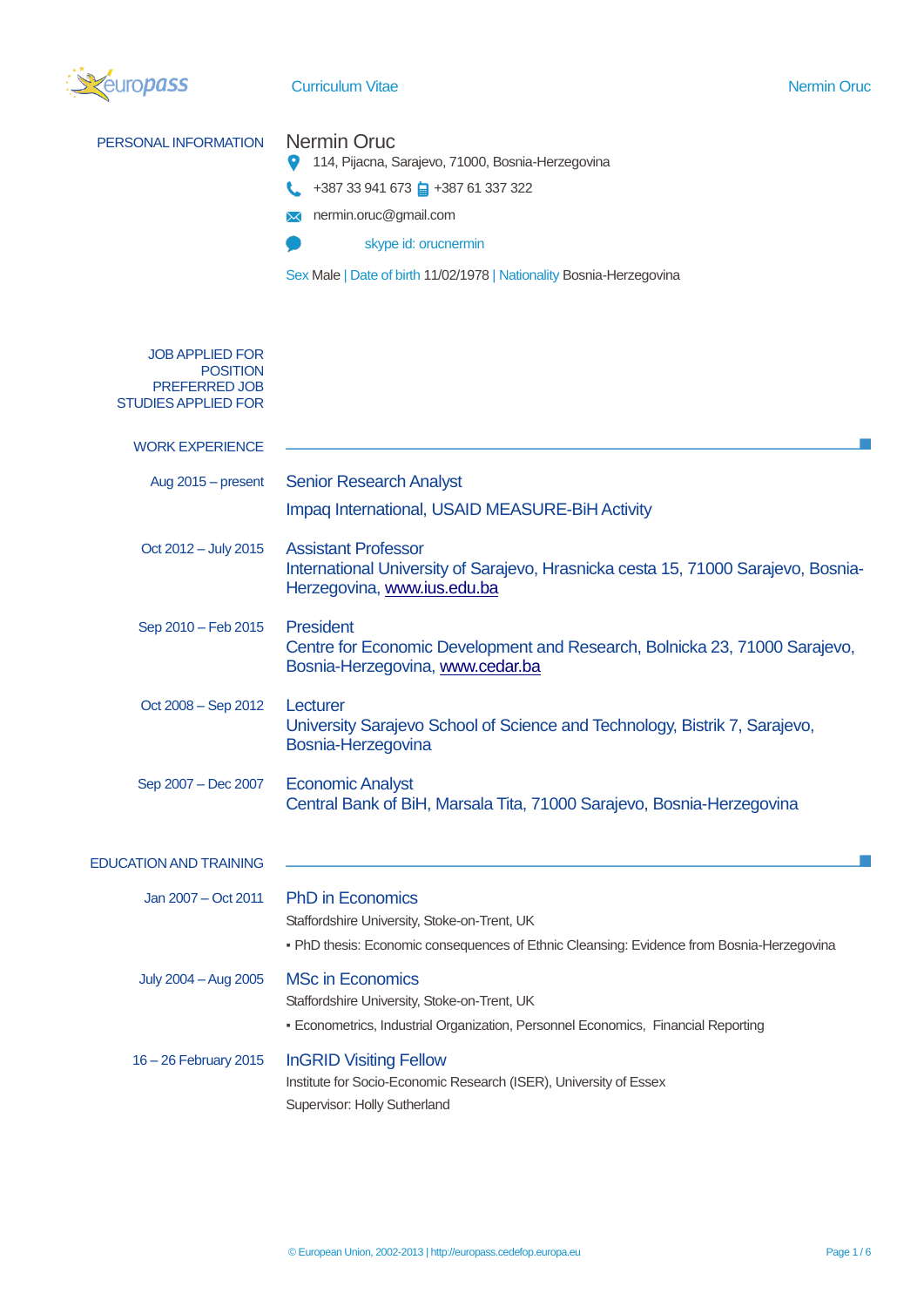

# ADDITIONAL **INFORMATION**

# **Publications**

Bartlett, W; N. Branković; H. Mikić; N Oruč; K. Scanlon; C. Whitehead; B. Zečević (2015) "The Wider Benefits

of Investments in the Cultural Heritage in the Western Balkans", Council of Europe Publishing

#### **Book chapters:**

**Books:**

Oruc, N. (2013) "Analysis of poverty and inequality in Bosnia-Herzegovina", in Petreski, M. and B. Jovanovic (eds.) "Remittances and Development in the Western Balkans: The Cases of Macedonia, Kosovo and Bosnia-Herzegovina", Scholars' Press, ISBN: 9783639700541

Barnes, S. and N. Oruc (2012) "Reversing Bosnian 'Brain Drain': Opportunities and Challenges", in Arandarenko and Bartlett (eds.) "Labour Market and Skills in the Western Balkans, FREN, Belgrade

#### **Journal papers:**

Oruc, N. (2016) "Motives for Remittances Change during the Crisis in Bosnia and Herzegovina", Sudoesteuropa (forthcoming) Brankovic N. and N. Oruc (2014) "Effectiveness of transitions to work measures in vocational education and training in Bosnia and Herzegovina" European Journal of Education (forthcoming)

Oruc, N. (2013) Urban IDPs and Poverty: Analysis of the Effect of Mass Displacement on Urban Poverty in Bosnia and Herzegovina, **Croatian Economic Survey**, 17(1)

Delalic, S. and N. Oruc (2013) "Determinants of Firms Growth: A Study of Rural SMEs in Bosnia and Herzegovina", **JECOSS**, Vol. 4, No. 1

Tihi, B. and N. Oruc (2013) "Competitive Location Assessment: MCI Approach", **SEE Journal**, 7 (2)

Oruc, Nermin (2012) "Do Social Transfers 'Crowd-Out' Remittances: The Case of Bosnia", **SEEU Review**, 7 (1), pp. 39-65

Hadziomeragic, Amir; Jakubiak, Malgorzata; Oruc, Nermin; Paczynski, Wojciech (2007b) "Bosnia and Herzegovina in SEE [trade arrangements",](http://www.dep.gov.ba/dwnld/Working_Papers_Mentored/BiH_economic_studies.pdf) **BiH Economic Studies**, Sarajevo, Issue 1

Oruc, Nermin (2005) ["The Retail Gravity Model Analysis of Store Choice Behaviour of Hypermarket Shoppers in Sarajevo",](http://www.templeton.ox.ac.uk/erd/Issue47.htm)  **European Retail Digest** No. 47, Templeton College, Oxford, UK, Autumn 2005

#### **Other publications:**

Oruc, N. (2013) "Social Transfers and Remittances During the Crisis in Bosnia: Poverty, Inequality, and 'Crowding-Out' Effect", paper presented at **14th GDN Conference, Manila**, 19-21 June 2103, available at: http://www.gdn.int/admin/uploads/editor/files/2013Conf\_Papers/NerminOruc\_Paper.pdf

Kacapor-Dzihic, Z. and N. Oruc (2012) "Social Impact of Emigration and Rural-Urban Migration in Central and Eastern Europe – Country Report Bosnia-Herzegovina", **EU Commission Report**

Oruc, Nermin, Sasha Barnes and Ajla Alic (2012) "To BiH or not to BiH? A report on the return of young Diaspora to the BiH labour market", **IOM Report**

Oruc, Nermin (2011) "Remittances and Development: The Case of Bosnia", Policy brief, **Network Migration in Europe**

Oruc, Nermin (2010) "Remittances and Social Transfers in Bosnia and Herzegovina: Testing for the "Crowding-Out" effect", **wiiw Balkan Observatory Working paper** No. 92

Oruc, Nermin (2009) "Self-Selection in Conflict-Induced Migration: Micro Evidence from Bosnia", **wiiw Balkan Observatory Working paper** No. 78

Jakubiak, Malgorzata and Oruc, Nermin (2008[\) "Trade and Economic Relations between the EU and the Western Balkans",](http://www.europarl.europa.eu/activities/committees/studies/download.do?file=22199)  **EU Parliament Briefing Paper** 

Oruc, Nermin (2008) "Characteristics of Conflict and Skill Composition of Refugees: The Case of Bosnia", **GDN Working paper**

Paczynski, Wojciech; Jakubiak, Malgorzata; Hadziomeragic, Amir; Oruc, Nermin (2007a[\) "Regional Free Trade Agreements of](http://www.case.com.pl/upload/publikacja_plik/14245156_rc69.pdf)  [Bosnia and Herzegovina: Analysis and Policy Recommendations"](http://www.case.com.pl/upload/publikacja_plik/14245156_rc69.pdf) **CASE Publications** No. 69, CASE Institute, Warsaw, Poland, March 2007

**Conferences** "Transition from School to Work: Analysis of LFS data from BiH", presented at the IES Conference "Development, Competitiveness and Inequality in EU and Western Balkans", Belgrade, 26-27 November 2015

> "Exploring the factors of happiness of secondary school students in Bosnia", presented at the LSEE Conference "Barriers to Inclusive Growth in the Western Balkans", Milocer, 21-22 September 2015

"Income inequality in BiH: Combining survey and tax record data", presented at the Conference "Inequality in Southeast Europe: taking stock and moving forward", Zagreb, 14-15 September 2015

"Labour Market in BiH: Exit and Silence", presented at the IOS Workshop, Regensburg, 9-10 March 2015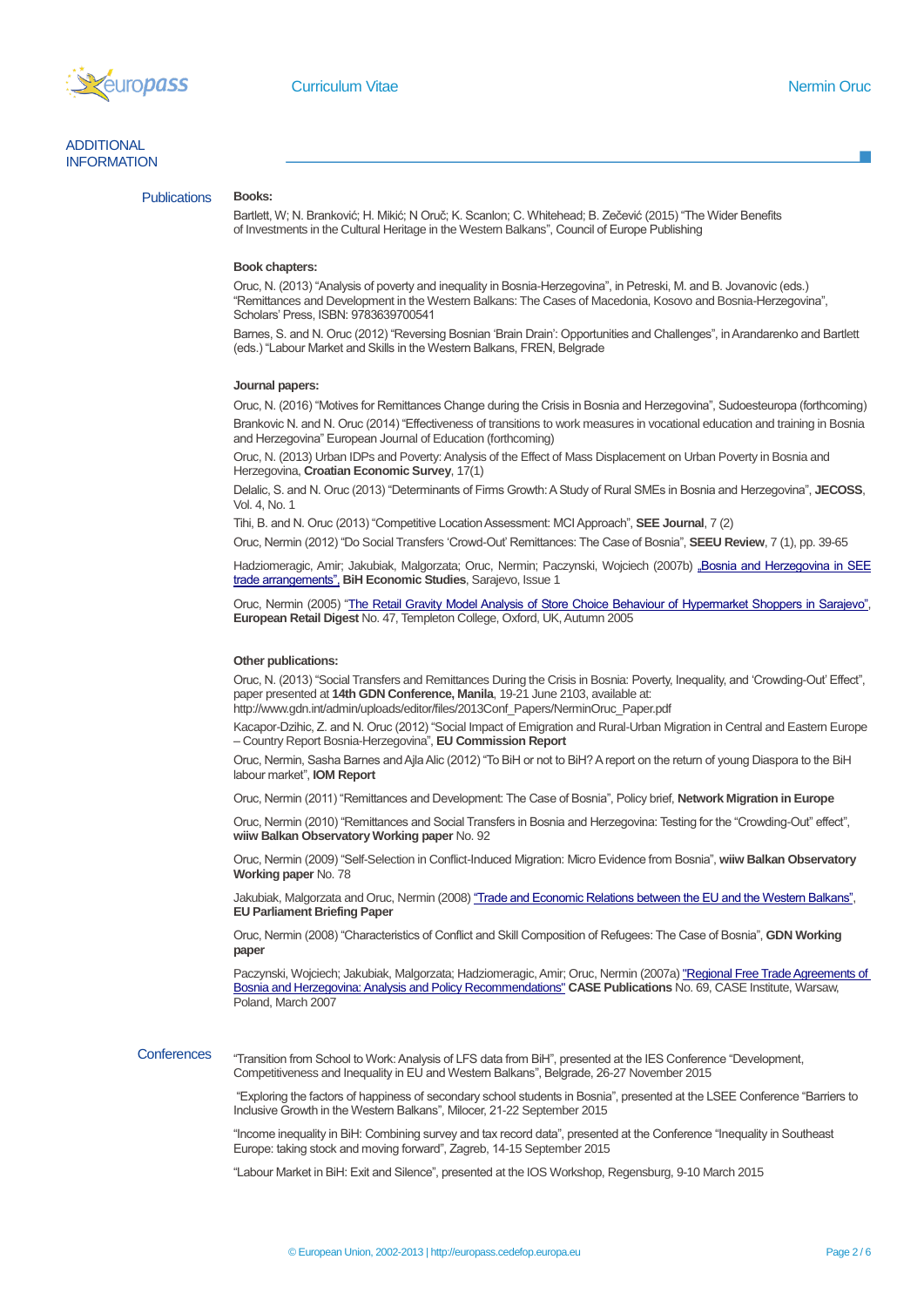

#### **Curriculum Vitae Nermin Oruc School Curriculum Vitae Nermin Oruc Nermin Oruc Nermin Oruc Nermin Oruc Nermin Oruc Nermin Oruc Nermin Oruc Nermin Oruc Nermin Oruc Nermin Oruc Nermin Oruc Nermin Oruc Nermin Oruc Nermin Oruc**

"Policy 'Suppy Chain' in Bosnia and Herzegovina: Weak, Weakest and Missing Links ", presented with Emina Cosic and Aisa Telalovic at the ICPA/RRPP Conference, **Belgrade**, 19-20 November 2014

"Migration and Social Safety nets: Comparing Albania and Bosnia-Herzegovina", presented with Esmeralda Shehaj at the UNDP/MHRR Conference "Migration for Development", Sarajevo, 17-18 November 2014

"Global crisis and effect of remittances on inequality: Evidence from household level data in Bosnia-Herzegovina" to be presented at the Crises and the Distribution Conference, Free University of **Berlin**, 29-30 September 2014

"Access of Bosnian returnees from Austria to the BiH Labour Market: Experiences and Obstacles", to be presented at the Symposium on Migration Trends between Bosnia and Herzegovina and Austria, CESI, **Sarajevo**, 26 September 2014 "School-to-work transition: Role of VET education in youth unemployment in BiH", presented at the UACS/LSEE Conference, **Skopje**, 30 May 2014

"Social Protection and Inequality during the crisis: Evidence from Bosnia-Herzegovina", presented at the Second LSEE Research Network Conference, LSE, **London**, 27-27 March 2014

"System of migration monitoring in BiH", presented at the CEDAR/CESI Conference, **Sarajevo**, 25 march 2014

"Analysis of determinants of success of rural business in Bosnia and Herzegovina", presented with Selma Delalic at International Conference on Economic and Social Studies, **Sarajevo**, 10-11 May, 2013

"Quantitative research methods in forced migration research", presented at CESI International Summer School, **Sarajevo**, 22- 28 July 2013

"Rural entrepreneurs and Diaspora in Bosnia-Herzegovina and Albania: Exploring solutions for enhancing their contribution for economic development of the two countries", presented with Teuta Saka at the Fifth Annual RRPP Conference, **Belgrade**, 24- 26 May, 2013

"VET Education Policies and Practices for Social Inclusion and Social Cohesion in Bosnia and Herzegovina", presented with Nina Brankovic at the ETF Conference and workshop, **Turin**, 18‐19 February 2013

"Reversing the Bosnian 'Brain Drain': Opportunities and Challenges", presented at the LSEE-FREN Workshop "Skills and the Labour Market in the Western Balkans", **Belgrade**, 11 May 2012

"Reversing the 'Brain Drain': Opportunities and Challenges", presented at RCC Conference ""New Skills for New Jobs", **Sarajevo**, 27-28 October 2011

"Remittances and Social Transfers in Bosnia and Herzegovina: Crowding-out effect, poverty and Inequality", presented at the GDN-SEE workshop, **Vienna**, 27-28 June, 2010.

"Remittances in the Western Balkans and Eastern Neighbourhood: Potential for Regional Cooperation", presented at the ICDT workshop, **Tbilisi**, 11-12 March, 2010

"Causes of Forced Migration: The Role of Relative Deprivation", presented at the "Journeys and Justice" Conference, University of **Leeds**, 29 January 2010

"Analysis of poverty and inequality in Bosnia", presented at the GDN Conference on Economic Development, **Prague**, 15-18 January, 2010.

"Self-Selection in Conflict-induced Migration: Micro Evidence from Bosnia", presented at the GDN Conference on Natural Resources and Development, **Kuwait City**, Kuwait, 2-5 February, 2009.

"War Characteristics and Skill Composition of Refugees: The Case of Bosnia", presented at the GDN-SEE workshop, **Vienna**, 01-02 July 2008

"Regional Free Trade Agreements of Bosnia and Herzegovina: Analysis and Policy Recommendations", presented with Malgorzata Jakubiak at the EPPU & OECD Conference on Economic Monitoring, Foreign Trade, FDI and Enterprise Competitiveness, **Sarajevo**, 8 January 2007

Research projects Nov 2014– Mar 2015 Researcher for Institute of Economics Sarajevo Funding institution: **The World Bank** Project title: "Labour Market Diagnostics in Bosnia and Herzegovina"

> Apr 2014– Jun 2014 Researcher for wiiw Funding institution: **Regional Cooperation Council** Project title: "Labour Mobility in the Western Balkans"

Dec 2013 – Dec 2015 Researcher for LSEE Funding institution: **Council of Europe** Project title: "Regional Support to Inclusive Education in the Western Balkans"

May 2013 – Jan 2014 Team leader Funding institution: **European Fund for the Balkans, Think and Link Program** Project title: "Analysis of capacities for monitoring migration in Bosnia-Herzegovina"

Jun 2013 – Nov 2013 Researcher for LSEE Funding institution: **Council of Europe** Project title: "Analysis of Wider Benefits of Investments in Cultural Heritage in the Western Balkans"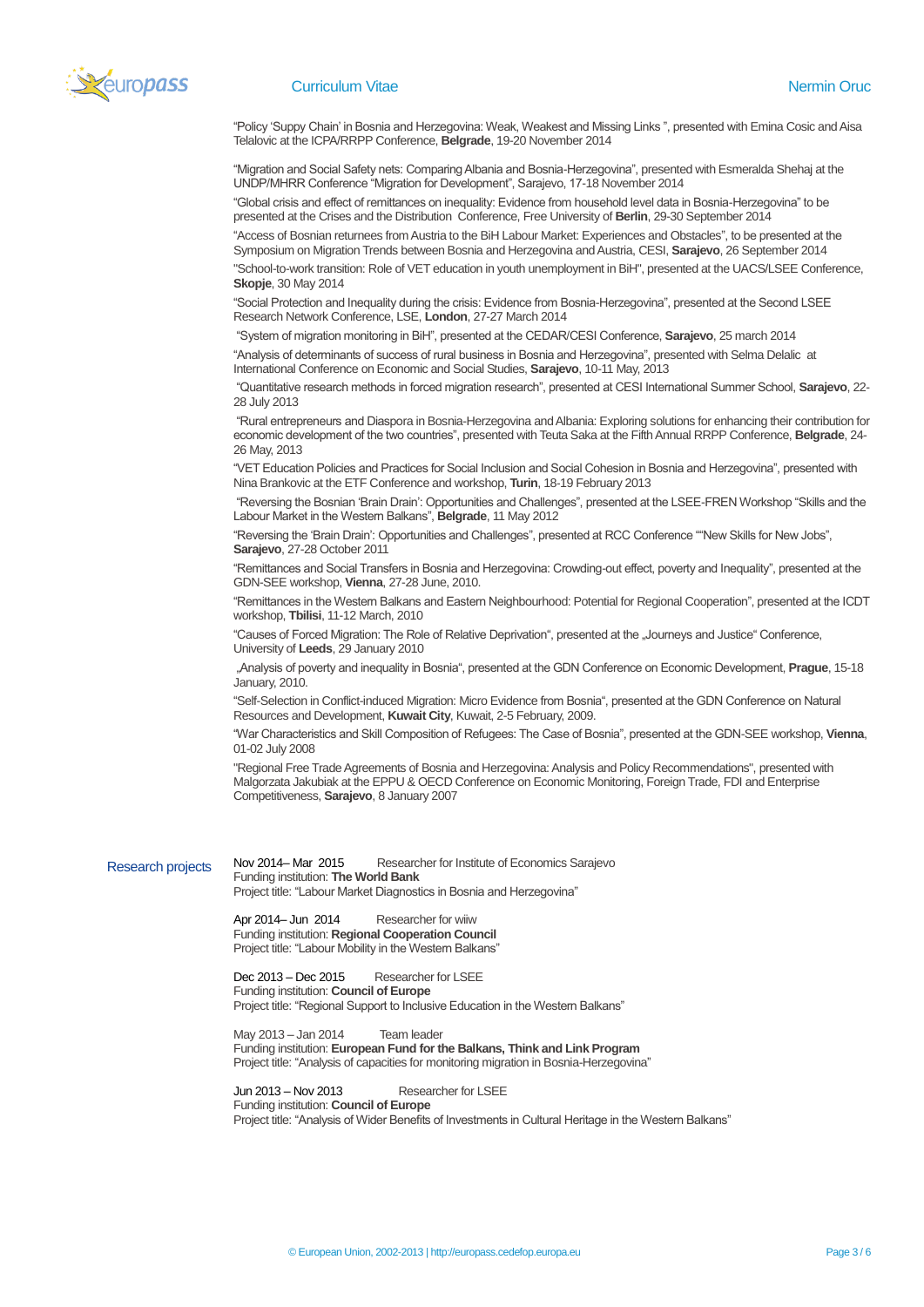

# **Curriculum Vitae Nermin Oruc School Curriculum Vitae Nermin Oruc Nermin Oruc Nermin Oruc Nermin Oruc Nermin Oruc Nermin Oruc Nermin Oruc Nermin Oruc Nermin Oruc Nermin Oruc Nermin Oruc Nermin Oruc Nermin Oruc Nermin Oruc**

Jan 2013 – Jun 2015 Labour Market Expert for IUS Funding institution: **Delegation of EU in BiH** Project title: "Positioning Level 5 qualifications in BiH"

Nov 2012 – Mar 2013 Researcher for LSEE Funding institution: **European Training Foundation**

Project title: "Mapping of VET educational policies and practices for social inclusion and social cohesion in Western Balkans, Turkey and Izrael"

Jul 2012 – Jun 2013 Researcher from CEDAR Funding institution: **University of Fribourg, RRPP Western Balkans** Project title: "To Consume or to Self-Employ? Evidence from Remittances' Use in Macedonia, Bosnia and Herzegovina and Kosovo, with Emphasis on Crisis, Gender and Ethnicity Role"

Jan 2012 –Apr 2013 Project leader Funding institution: **University of Fribourg, RRPP Western Balkans** Project title: "Linking Rural Entrepreneurs and Diaspora in Albania and Bosnia-Herzegovina"

# Oct 2010 – Sep 2012 Migration expert from Bosnia

Funding institution: **European Commission**, DG Employment, Social Affairs and Equal Opportunities **Project title: Analysis of the Impact of Emigration and Rural-Urban Migration on Social Inclusion in Central and Eastern Europe**

Jan 2010 – Sep 2012 Researcher from CEDAR Funding institution: **CERGE-EI, GDN** Project title: "Urban Migration and Poverty: Comparison between Bulgaria and Bosnia"

May 2009 – Jun 2010 Labour market expert from Bosnia Funding institution: **European Commission**, DG Employment, Social Affairs and Equal Opportunities Project title: "Developing efficient activation approaches and identifying elements for regional cooperation in the Western Balkans"

May 2009 – Jun 2010 Principal researcher Funding institution: **WIIW, GDN** Project title: "Remittances and Social Transfers in Bosnia-Herzegovina: Crowding-Out, Poverty and Inequality"

May 2008 – May 2009 Researcher from the SSST Funding institution: **Austrian Science and Research Liaison Offices (ASO)** Project title: "Impact of Remittances on Educational Attainment in the Home Country: A Comparative Analysis of Kosovo and Bosnia"

Jun 2008 – Sep 2008 Researcher Funding institution: **European Parliament** Project title: "Trade and Economic Relations between the EU and the Western Balkans"

Jun 2007 – Sep 2008Principal researcher Funding institution: **WIIW, GDN** Project title: "Characteristics of Conflict and Skill Composition of Refugees: The Case of Bosnia"

Sep 2006 – Dec 2006 Researcher Funding institution: **Delegation of EU Commission in BiH** Project title: Analysis of BiH Regional Free Trade Agreements

**Consultancy assignments** Apr 2015-Aug 2015 Researcher Funding institution: ILO Project title: "Informal Economy and Informal Employment in BiH"

> Dec 2014 – Feb 2015 Short-term consultant Client: **IOM** Project title: "Analysis of 2014 Survey of mobile population and their risk of HIV/AIDS in BiH"

May 2014 – Sep 2014 Short-term consultant Client: **IFC, World Bank**

Project title: "Development of methodology for impact assessment of the municipal regulatory reform"

Jan 2014 – Apr 2014 Short-term consultant Client: **IOM** Project title: "Analysis of 2013 Survey of mobile population and their risk of HIV/AIDS in BiH"

Jan 2014 – May 2014 Short-term consultant Client: IFC, **World Bank** Project title: "Analysis of the BiH Indebtness Survey"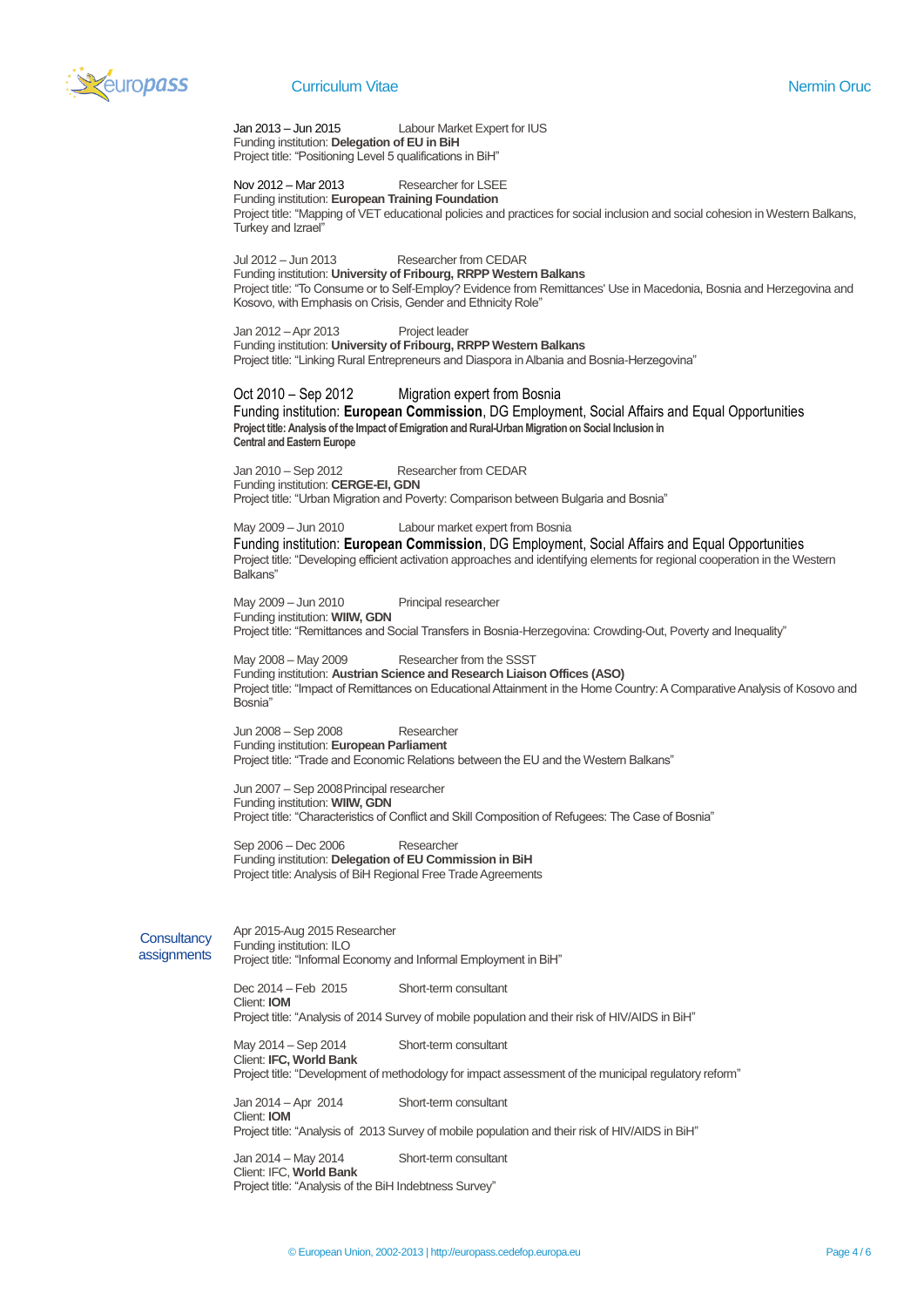

# **Curriculum Vitae Nermin Oruc School Curriculum Vitae Nermin Oruc School Curriculum Vitae Nermin Oruc Nermin Oruc**

Jan 2013 – Jun 2013 Short-term consultant Client: IFC, **World Bank** Project title: "CEUIC"

Mar 2013 –May 2013 Short-term consultant Client: **UNDP**

Project title: "Social Protection Study"

Mar 2013 – Jun 2013 Short-term consultant Client: **ICMPD** Project title: "Assessment and improvement of currently existing THB data collection systems in Azerbaijan, Moldova, Bosnia and Herzegovina and Turkey"

Jun 2012 – Dec 2012 Short-term consultant Client: **World Bank** Project title: "Competitiveness Assessment of three Agribusiness Value-Chains"

# Client: **UNDP**

Jan 2013 – Jan 2013 Short-term consultant

Project title: "Report on the global trends in human development, social inclusion, employment, migration and demography with particular emphasis on situation in the BIH"

Apr 2012 – Sep 2012 Short-term consultant Client: **World Bank** Project title: "Firm-level data collection and analysis to analyze impact of financial crisis on the firm-level performance"

Oct 2010 – Oct 2012 Short-term consultant Client: **UNFPA** Project title: "Youth Employment and Retention Project"

May 2009 – July 2009 Short-term consultant Client: **BiH Ministry of Finance and Treasury** Project title: "Firm-level data collection and analysis to assess impact of financial crisis on the firm-level performance"

Apr 2011 – Sep 2011 Short-term consultant Client: **IOM** Project title: "BiH Diaspora Survey"

Dec 2009 – Jun 2013 Short-term consultant Client: **IFC** Project title: "FBiH Regulatory Reform"

Oct 2007 – Mar 2008 Short-term consultant Client: **World Bank** Project title: Regional firm-level analysis of companies' financial ratios, SEE region

Nov 2006 – Jan 2007 Short-term consultant Client: **DfID** Project title: Socia l Policy Governance Forum, as a support for the design and implementation of the PRSP strategy

Sep 2006 – Jan 2007 STE Technical Assistant Client: **Ecorys, Netherlands** Project title: EU support to the EPPU

# Other projects

3-day training "Research Methods in Social Sciences", provided to Caritas BiH, 16-18 December 2014

6-weeks training "Econometrics using Stata", provided to FBiH Development Institute, October- December 2014

Project coordinator of the project "Developing Curriculum for Masters Programme in Migration and Development", funded by the BiH Ministry of Human Rights and Refugees, Sep 2014 - Feb2015

Member of working group on the project "Strategic Development of Higher Education and Qualification Standards", funded by the EU/Council of Europe, 2013 - 2015

Member of working group on the project "Development of the FBiH Municipal Development Index", funded by the FBiH Institute of Development, 2014 - 2015

Graduate theses supervised

"Causes and consequences of the skills mismatch in organic food production in Bosnia and Herzegovina", MSc thesis, Edin Omicevic, September 2014

"Effect of financial health on export activity of companies: Evidence from Bosnia and Herzegovina", MSc thesis, Fahrudin Malanovic, October 2013

"Economic effects of subsidies for milk production in Bosnia and Herzegovina", MSc thesis, Adis Rahman, October 2013 "Exploring the potential contribution of BiH diaspora for economic development of BiH", MSc thesis, Lejla Kamenjas, December 2012

"Analysis of determinants of success of rural entrepreneurs in BiH", MSc thesis, Selma Delalic, September 2012